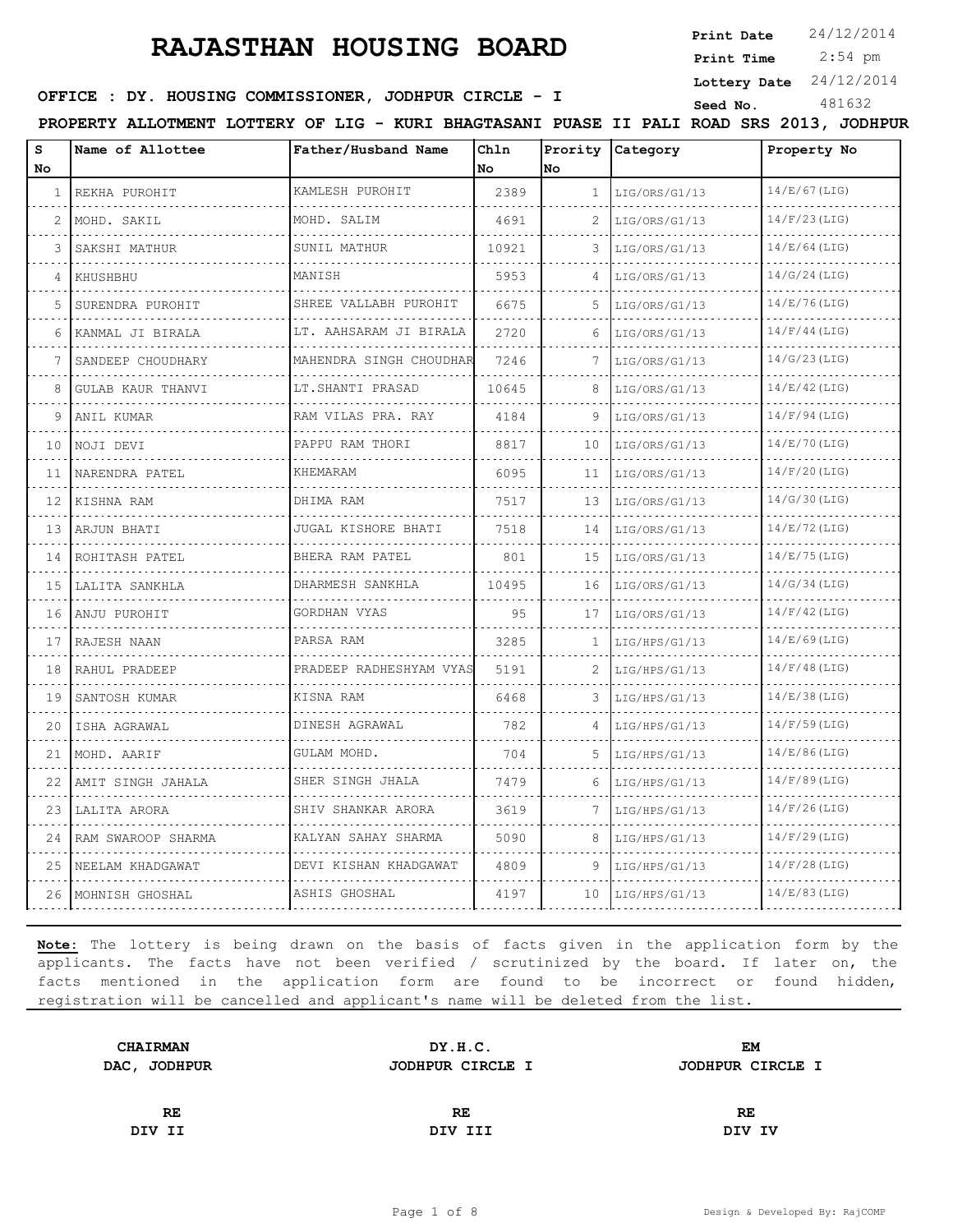**Print Date**  $24/12/2014$ 

 2:54 pm **Print Time**

**Lottery Date** 24/12/2014

**SEED : DY. HOUSING COMMISSIONER, JODHPUR CIRCLE - I** Seed No. 481632

**PROPERTY ALLOTMENT LOTTERY OF LIG - KURI BHAGTASANI PUASE II PALI ROAD SRS 2013, JODHPUR**

| S<br>No. | Name of Allottee       | Father/Husband Name           | Chln<br>No | Prority<br>No | Category           | Property No     |
|----------|------------------------|-------------------------------|------------|---------------|--------------------|-----------------|
| 27       | DEVENDRA UPMANYU       | VASU DEV                      | 1051       | 11            | LIG/HPS/G1/13<br>. | $14/F/61$ (LIG) |
| .<br>28  | NARESH KUMAR           | LT.SH. DWARKA DASS<br>.       | 3280       | 12            | LIG/HPS/G1/13      | 14/F/36(LIG)    |
| 29       | YOGENDRA SINGH         | PRAYAG SINGH                  | 7873       | 13            | .<br>LIG/HPS/G1/13 | 14/E/34(LIG)    |
| 30       | PADAM DAN CHARAN       | KAILASH DAN CHARAN<br>.       | 11001      | 14            | LIG/HPS/G1/13      | 14/E/52(LIG)    |
| 31       | MEGHA RAM              | NARAYAN RAM                   | 5321       | 15            | LIG/HPS/G1/13<br>. | $14/F/88$ (LIG) |
| 32       | NUPUR JOSHI            | .<br>KAILASH JOSHI            | 1663       | 16            | LIG/HPS/G1/13      | $14/F/14$ (LIG) |
| 33       | GEETA RANI SHARMA      | RAJ KUMAR SHARMA              | 2216       | 17            | LIG/HPS/G1/13      | 14/F/33(LIG)    |
| 34       | SANJEEV JAIN<br>.      | KUSUM KUMAR JAIN<br>.         | 7386       | 18            | LIG/HPS/G1/13<br>. | $14/F/77$ (LIG) |
| 35       | RAVINDRA SINGH LALAS   | SANWAL SINGH                  | 7349       | 19            | LIG/HPS/G1/13      | 14/E/30(LIG)    |
| 36       | VIJAY KRIPLANI         | MOHAN LAL KRIPLANI<br>.       | 1816       | 20            | LIG/HPS/G1/13      | $14/F/57$ (LIG) |
| 37       | DEVESH BISSA           | SHYAM SUNDER BISSA<br>.       | 6257       | 21            | LIG/HPS/G1/13      | 14/E/74(LIG)    |
| 38       | ABHISHEK MATHUR        | OM PRAKASH MATHUR             | 3625       | 22            | LIG/HPS/G1/13      | $14/F/85$ (LIG) |
| 39       | KIRTI SHARMA           | PRAN NATH                     | 259        | 1.            | LIG/ORS/G1/13      | 14/E/53(LIG)    |
| 40       | SOHAN LAL BISHNOI<br>. | SHREE RAM BISHNOI<br><u>.</u> | 9817       | 2             | LIG/ORS/G1/13      | 14/G/48(LIG)    |
| 41       | SUNIL KUMAR JOSHI      | ANANDI LAL JOSHI              | 3423       | 3             | LIG/ORS/G1/13      | $14/F/22$ (LIG) |
| 42       | JUGENDRA KUMAR JOSHI   | DAYARAM JOSHI<br>.            | 10975      | $\Delta$      | LIG/ORS/G1/13      | $14/F/96$ (LIG) |
| 43       | DHIRAJ KUMAR           | TULSI DAS VYAS                | 3064       | 5             | LIG/ORS/G1/13      | 14/F/15(LIG)    |
| 44       | POONA RAM              | KISHNA RAM                    | 4472       | 6             | LIG/ORS/G1/13      | 14/E/19(LIG)    |
| 45       | BHARTI FULWARI         | DEVENDRA KUMAR<br>.           | 9790       | 8             | LIG/ORS/G1/13      | 14/E/71(LIG)    |
| 46       | PADAMA DEVI            | PUKH RAJ PANWAR               | 5720       | 1             | LIG/HPS/G1/13      | 14/E/43(LIG)    |
| 47       | PRIYANKA RANA          | ASHOK RANA                    | 5359       | 2             | LIG/HPS/G1/13      | 14/E/96(LIG)    |
| 48       | DALPAT RAM PATEL       | JODHA RAM PATEL               | 2334       | 3             | LIG/HPS/G1/13      | $14/E/82$ (LIG) |
| 49       | POOJA SAXENA           | RAJESH KUMAR SAXENA           | 5073       | 4             | LIG/HPS/G1/13      | $14/F/5$ (LIG)  |
| 50       | HANUMAN PRASAD PATEL   | HAPU RAM JI PATEL             | 5962       | 5.            | LIG/HPS/G1/13      | 14/E/13(LIG)    |
| 51       | GYANESHWAR LAL         | LT. SH. DURGA LAL<br>.        | 6583       | 6             | LIG/HPS/G1/13      | 14/E/92(LIG)    |
| 52       | MOHD. FIROJ            | SAIYAD MOHD. AMIN             | 2605       | 7             | LIG/HPS/G1/13      | $14/F/50$ (LIG) |

| <b>CHAIRMAN</b> | DY.H.C.          | <b>EM</b>        |  |
|-----------------|------------------|------------------|--|
| DAC, JODHPUR    | JODHPUR CIRCLE I | JODHPUR CIRCLE I |  |
|                 |                  |                  |  |
| RE.             | RE               | RE               |  |
| DIV II          | DIV III          | DIV IV           |  |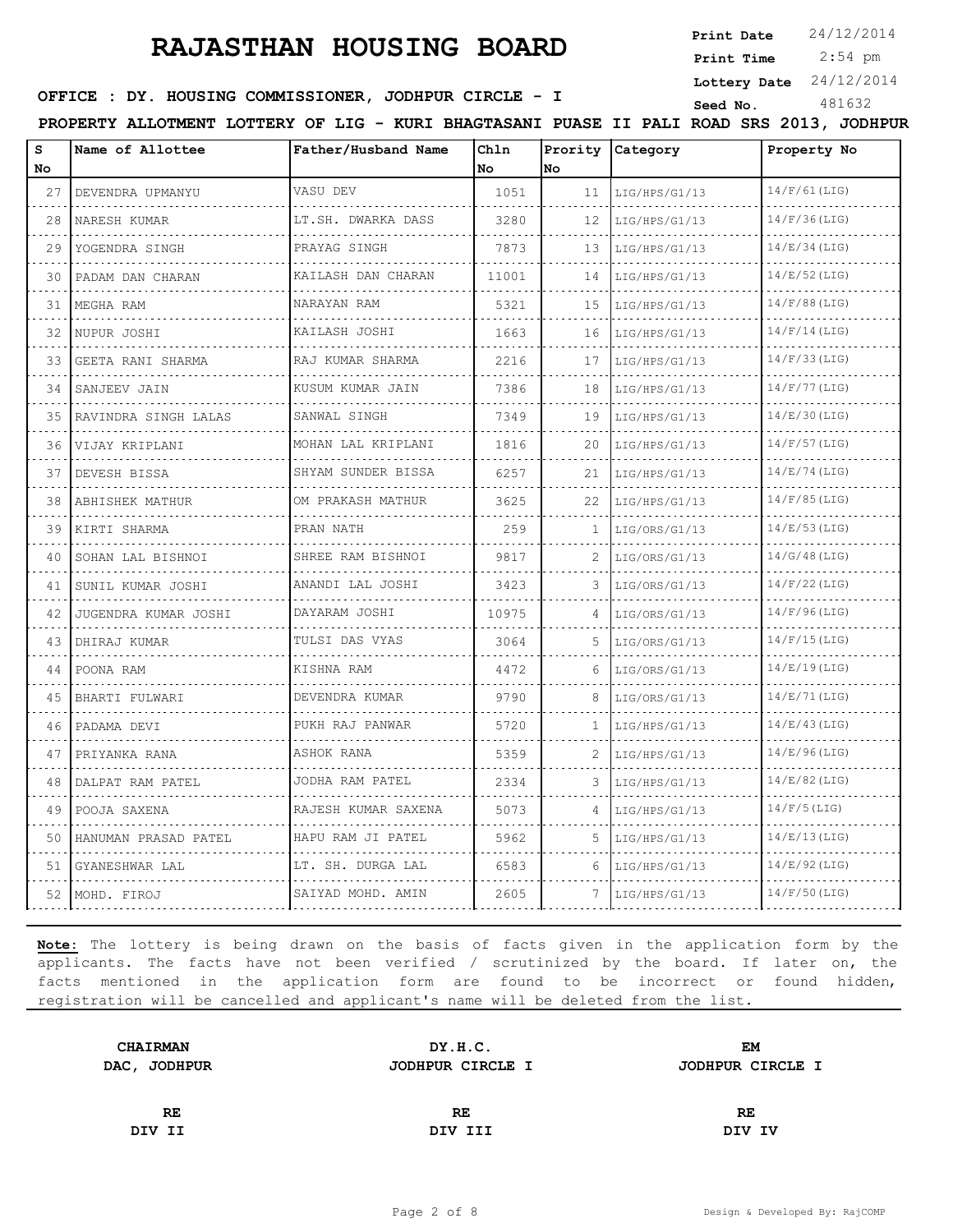**Print Date**  $24/12/2014$ 

 2:54 pm **Print Time**

**Lottery Date** 24/12/2014

#### **SEED : DY. HOUSING COMMISSIONER, JODHPUR CIRCLE - I** Seed No. 481632

**PROPERTY ALLOTMENT LOTTERY OF LIG - KURI BHAGTASANI PUASE II PALI ROAD SRS 2013, JODHPUR**

| S<br>No | Name of Allottee     | Father/Husband Name     | Chln<br>No | <b>No</b> | Prority Category | Property No     |
|---------|----------------------|-------------------------|------------|-----------|------------------|-----------------|
| 53      | SATISH MATHUR        | LT. SH. INDER MAL MATHU | 4591       | 8         | LIG/HPS/G1/13    | 14/F/73(LIG)    |
| 54      | MADHU GOYAL          | LT.SH. RAMESH GOYAL     | 6436       | 9         | LIG/HPS/G1/13    | $14/F/54$ (LIG) |
| 55      | KUNJ BEHARI RATHORE  | CHIROJI LAL             | 1180       | 10        | LIG/HPS/G1/13    | $14/F/40$ (LIG) |
| 56      | DR. SUKH VEER SINGH  | JETHU SINGH             | 4164       | 11        | LIG/HPS/G1/13    | 14/E/56(LIG)    |
| 57      | Abarar Ahmad Sheikh  | AHMED JANSHEKH          | 5411       | 12        | LIG/HPS/G1/13    | $14/F/3$ (LIG)  |
| 58      | .<br>VANDANA PALIWAL | .<br>ASHOK PALIWAL      | 7404       | 13        | LIG/HPS/G1/13    | $14/F/63$ (LIG) |
| 59      | SHREE CHAND MUTHA    | .<br>SANSAR CHAND MUTHA | 11002      | 14        | LIG/HPS/G1/13    | 14/E/95(LIG)    |
| 60      | SANTOSH SHARMA       | SHYAM KISHAN SHARMA     | 7203       | 1         | LIG/ORS/G2/13    | 14/G/45(LIG)    |
| 61      | AKSHIT PATWA         | SURENDRA KUMAR PATWA    | 3748       | 2         | LIG/ORS/G2/13    | 14/F/43(LIG)    |
| 62      | LAVLEEN              | RAJENDRA                | 6827       |           | LIG/ORS/G2/13    | $14/F/60$ (LIG) |
| 63      | MEENA J MEHATA       | JIVA RAJ MEHATA         | 1826       | 4         | LIG/ORS/G2/13    | 14/E/36(LIG)    |
| 64      | MANOJ SHARMA         | PREM SAGAR SHARMA       | 275        | .5        | LIG/ORS/G2/13    | 14/E/48(LIG)    |
| 65      | TARUN SHARMA         | .<br>SHANKAR LAL SHARMA | 3641       |           | LIG/ORS/G2/13    | $14/F/56$ (LIG) |
| 66      | SANNI VERMA          | SATYA NARAYAN VERMA     | 2766       |           | LIG/ORS/G2/13    | $14/F/53$ (LIG) |
| 67      | NISHA BHATIYA        | PREM KUMAR BHATIYA      | 7669       | 8         | LIG/ORS/G2/13    | 14/F/76(LIG)    |
| 68      | VISHAL GANGAWAT      | SUNDER LAL GANGAWAT     | 9069       | 9         | LIG/ORS/G2/13    | 14/G/18(LIG)    |
| 69      | NEELIMA SHARMA       | KRISHNA CHANDRA SHARMA  | 7207       | 10        | LIG/ORS/G2/13    | $14/F/83$ (LIG) |
| 70      | NARENDRA SINGH       | MADHU SINGH             | 8187       | 11        | LIG/ORS/G2/13    | $14/F/86$ (LIG) |
| 71      | LEELA DEVI           | PANNA LAL JAIN<br>.     | 5741       | 12        | LIG/ORS/G2/13    | 14/E/87(LIG)    |
| 72      | BABY KANWAR          | PRAKASH SINGH RAJPUROHI | 3824       | 13        | LIG/ORS/G2/13    | 14/E/31(LIG)    |
| 73      | ROHIT KUMAR GAUTAM   | CHANDRA PRAKASH GAUTAM  | 5059       | 14        | LIG/ORS/G2/13    | 14/E/25(LIG)    |
| 74      | ANIL BHATI           | BHERU LAL BHATI         | 3021       | 15        | LIG/ORS/G2/13    | 14/G/26(LIG)    |
| 75      | ASHOK TAHLANI        | MAYA RAM                | 11004      | 16        | LIG/ORS/G2/13    | 14/E/47(LIG)    |
| 76      | SHER SINGH           | BAKHATAWAR SINGH RAJPUR | 3825       | 17        | LIG/ORS/G2/13    | $14/F/7$ (LIG)  |
| 77      | RAKESH<br>SUTHAR     | BHIKARAM SUTHAR         | 3213       | 19        | LIG/ORS/G2/13    | 14/E/40(LIG)    |
| 78 I    | JALAM SINGH INDA     | RAM SINGH INDA          | 393        | 20        | LIG/ORS/G2/13    | 14/E/6(LIG)     |

| <b>CHAIRMAN</b> | DY.H.C.          | <b>EM</b>        |  |
|-----------------|------------------|------------------|--|
| DAC, JODHPUR    | JODHPUR CIRCLE I | JODHPUR CIRCLE I |  |
|                 |                  |                  |  |
| RE              | RE               | RE               |  |
| DIV II          | DIV III          | DIV IV           |  |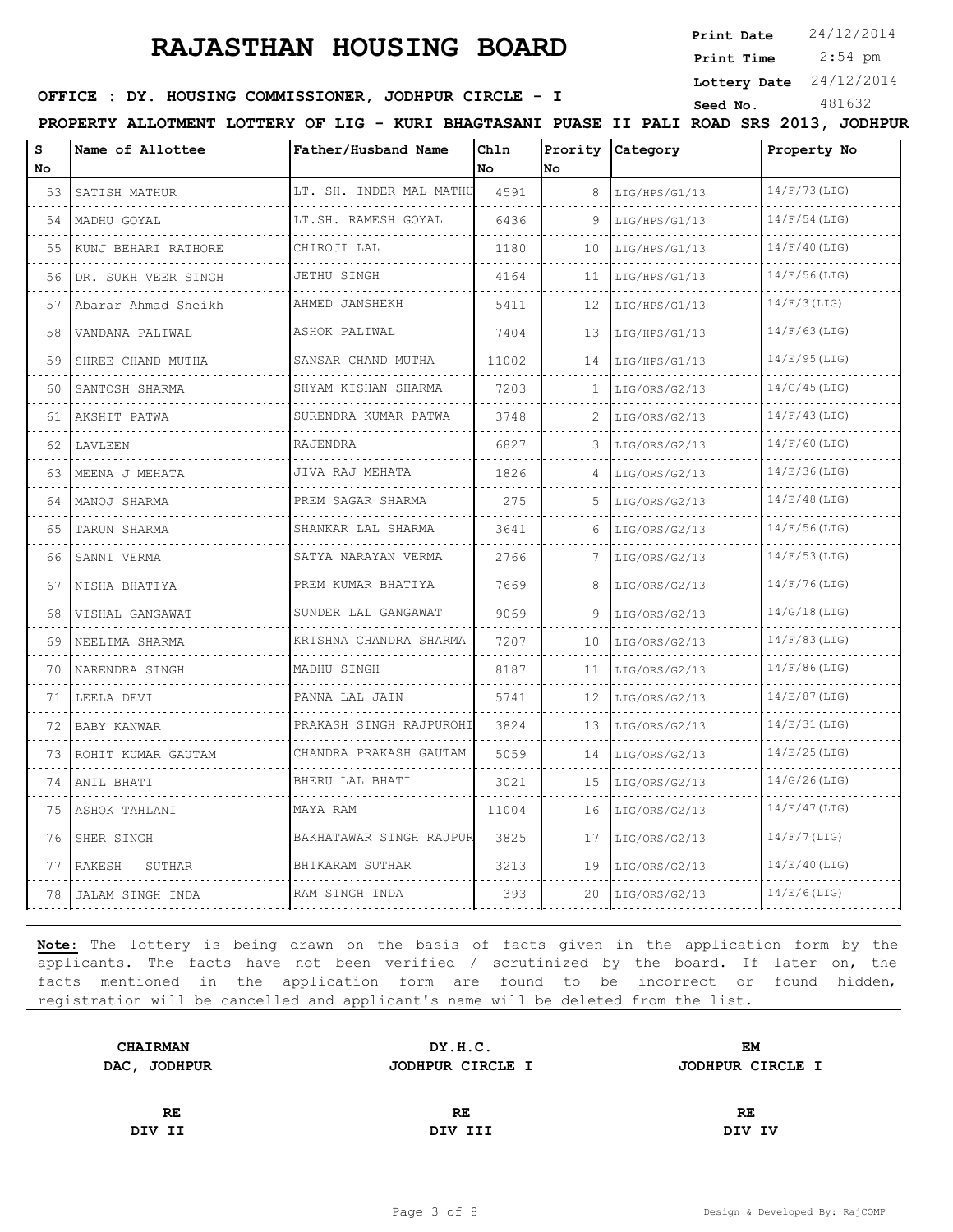**Print Date**  $24/12/2014$ 

 2:54 pm **Print Time**

**Lottery Date** 24/12/2014

**SEED : DY. HOUSING COMMISSIONER, JODHPUR CIRCLE - I** Seed No. 481632

**PROPERTY ALLOTMENT LOTTERY OF LIG - KURI BHAGTASANI PUASE II PALI ROAD SRS 2013, JODHPUR**

| s<br>No | Name of Allottee     | Father/Husband Name   | Chln<br>No | Prority<br>No. | Category           | Property No     |
|---------|----------------------|-----------------------|------------|----------------|--------------------|-----------------|
| 79      | POOJA                | ASHOK                 | 9082       | 21             | LIG/ORS/G2/13      | 14/E/46(LIG)    |
| 80      | BHARTI GOYAL         | SHYAM LAL JI GOYAL    | 3723       | 22             | .<br>LIG/ORS/G2/13 | $14/F/68$ (LIG) |
| 81      | TEJ PRAKASH GAURANA  | MADAN LAL GAURANA     | 5262       | 23             | LIG/ORS/G2/13      | 14/G/36(LIG)    |
| 82      | MAMATA AGARWAL       | NARENDRA AGARWAL      | 2982       | 24             | LIG/ORS/G2/13      | 14/E/1(LIG)     |
| 83      | .<br>MAHENDRA SINGH  | .<br>BHERU SINGH      | 7106       | 25             | LIG/ORS/G2/13      | 14/F/31(LIG)    |
| 84      | PANKAJ PANWAR        | RAVAT SINGH PANWAR    | 11005      | 26             | LIG/ORS/G2/13      | 14/G/22(LIG)    |
| 85      | UCHAB RAJ JASRAJ     | JASRAJ                | 10497      | 27             | LIG/ORS/G2/13      | $14/F/62$ (LIG) |
| 86      | MAHENDRA VYAS        | DEVI LAL VYAS         | 5506       | 28             | LIG/ORS/G2/13      | $14/F/38$ (LIG) |
| 87      | Nashim Ansari        | MOHD. IKBAL ANSARI    | 10236      | 29             | LIG/ORS/G2/13      | 14/E/26(LIG)    |
| 88      | PRADEEP KUMAR        | MADHO SINGH           | 7835       | 30             | LIG/ORS/G2/13      | $14/F/39$ (LIG) |
| 89      | RAGHAW               | LT. GIRDHAR GOPAL     | 4206       | 31             | LIG/ORS/G2/13      | $14/F/79$ (LIG) |
| 90      | RAJENDRA PRASAD      | BHERU LAL             | 7530       | 32             | LIG/ORS/G2/13      | $14/F/1$ (LIG)  |
| 91      | <b>JUGAL KISHORE</b> | MAGAN RAJ             | 2245       | 1.             | LIG/HPS/G2/13      | $14/F/24$ (LIG) |
| 92      | NARENDRA KUMAR       | KISTUR CHAND          | 7211       | 2              | LIG/HPS/G2/13      | 14/F/13(LIG)    |
| 93      | SWETA HARSH          | SANDEEP HARSH         | 969        | 3              | LIG/HPS/G2/13      | 14/F/75(LIG)    |
| 94      | SANGEETA JAIN        | AMIT JAIN             | 2902       | 4              | LIG/HPS/G2/13      | 14/E/79(LIG)    |
| 95      | SHWETA GAUR          | UMASHANKER GAUR       | 2861       | 5.             | LIG/HPS/G2/13      | 14/E/12(LIG)    |
| 96      | GOPAL KINJA          | KESRIMAL KINJA        | 7429       | 6              | LIG/HPS/G2/13      | 14/E/91(LIG)    |
| 97      | PREMA RAM            | GHEWAR RAM            | 4185       | 7              | LIG/HPS/G2/13      | 14/E/41(LIG)    |
| 98      | PREMA RAM            | ANNDA RAM             | 7091       | 8              | LIG/HPS/G2/13      | $14/F/55$ (LIG) |
| 99      | GOVIND SINGH         | LASHI RAM SINGH<br>.  | 549        | 9              | LIG/HPS/G2/13      | 14/F/91(LIG)    |
| 100     | VISHNU DASS          | TULSI DASS            | 5189       | 10             | LIG/HPS/G2/13      | 14/F/71(LIG)    |
| 101     | PRITHVI RAJ JAIN     | LAL CHAN JAIN         | 4317       | 11             | LIG/HPS/G2/13      | $14/F/25$ (LIG) |
| 102     | NAVEEN VAISHNAV      | LT.SH. CHETAN PRAKASH | 2280       | 12             | LIG/HPS/G2/13      | $14/F/92$ (LIG) |
| 103     | MAMTA                | MAHENDRA KUMAR OJHA   | 4186       | 13             | LIG/HPS/G2/13      | 14/E/22(LIG)    |
| 104     | SAROJ CHOUDHARY      | OM PRAKASH            | 5997       | 14             | LIG/HPS/G2/13      | 14/G/29(LIG)    |

| <b>CHAIRMAN</b> | DY.H.C.          | EM               |  |
|-----------------|------------------|------------------|--|
| DAC, JODHPUR    | JODHPUR CIRCLE I | JODHPUR CIRCLE I |  |
|                 |                  |                  |  |
| RE              | RE               | RE               |  |
| DIV II          | DIV III          | DIV IV           |  |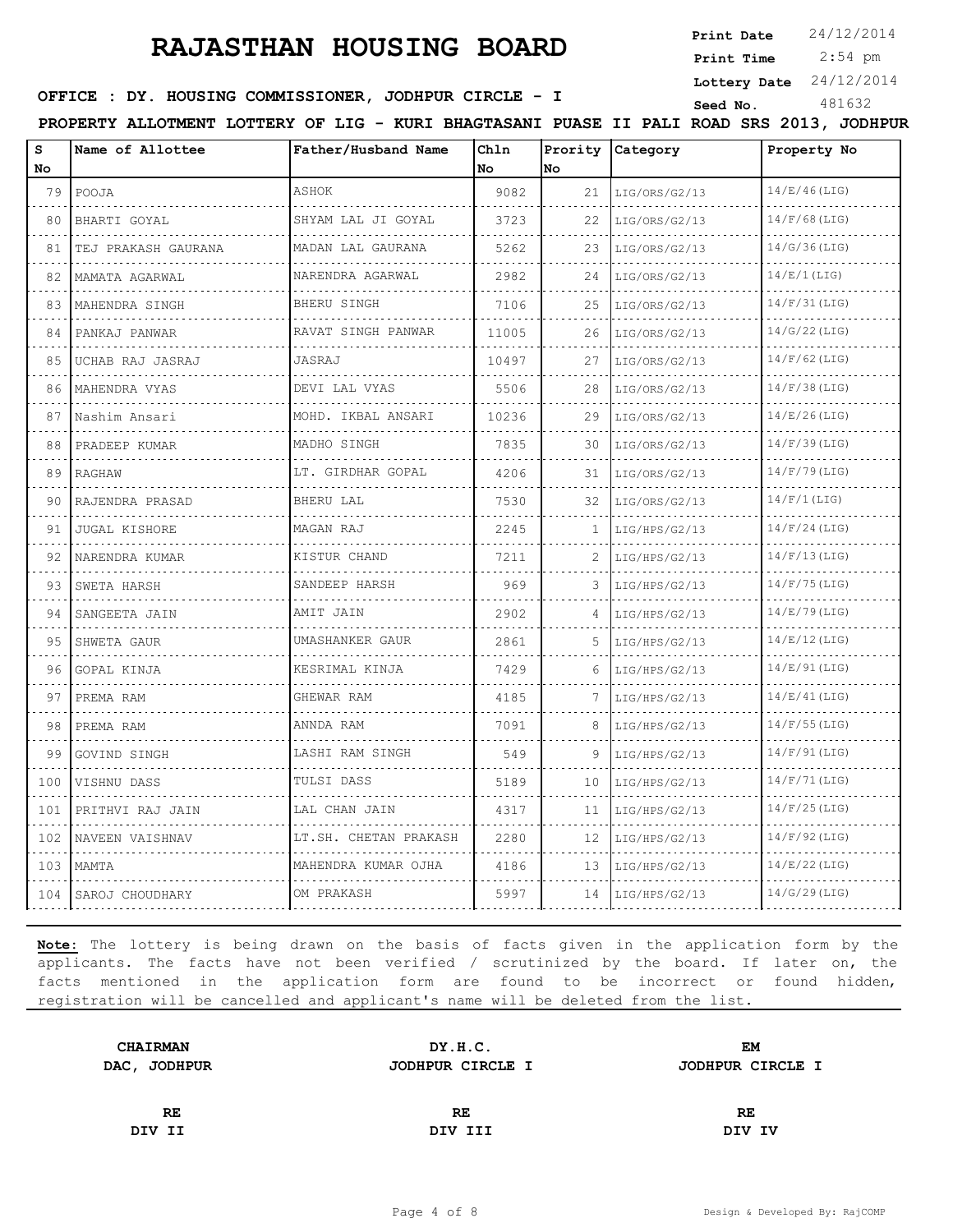**Print Date**  $24/12/2014$ 

 2:54 pm **Print Time**

**Lottery Date** 24/12/2014

**SEED : DY. HOUSING COMMISSIONER, JODHPUR CIRCLE - I** Seed No. 481632

**PROPERTY ALLOTMENT LOTTERY OF LIG - KURI BHAGTASANI PUASE II PALI ROAD SRS 2013, JODHPUR**

| s<br>No | Name of Allottee       | Father/Husband Name          | Chln<br>No | Prority<br>lNo. | Category           | Property No     |
|---------|------------------------|------------------------------|------------|-----------------|--------------------|-----------------|
| 105     | UMA SHANKAR KANSARA    | RAM CHANDRA KANSARA<br>.     | 9872       | 15              | LIG/HPS/G2/13<br>. | $14/F/74$ (LIG) |
| 106     | <b>JAISHREE</b>        | NARENDRA KUMAR               | 2381       | 16              | LIG/HPS/G2/13      | $14/F/82$ (LIG) |
| 107     | SHYAM SINGH            | .<br>MAHENDRA SINGH          | 9994       | 17              | .<br>LIG/HPS/G2/13 | 14/G/37(LIG)    |
| 108     | HARI RAM               | GANGA RAM                    | 7273       | 18              | LIG/HPS/G2/13      | 14/E/16(LIG)    |
| 109     | KOMAL FITHANI          | .<br>PURSHOTAM FITHANI       | 4516       | 19              | .<br>LIG/HPS/G2/13 | 14/E/89(LIG)    |
| 110     | RUCHIRA UPADHYAY       | .<br>M.D. UPADHYAY           | 60         | 20              | LIG/HPS/G2/13      | 14/E/20(LIG)    |
| 111     | LAXAMAN SINGH          | KISHAN SINGH BHATI           | 2525       | 21              | LIG/HPS/G2/13      | $14/G/42$ (LIG) |
| 112     | SURAJ KANWAR           | .<br>BHANWAR SINGH RATHORE   | 403        | 22              | LIG/HPS/G2/13      | 14/E/10(LIG)    |
| 113     | NAVEEN KUMAR DAVE      | .<br>SHRI VALLABH DAVE       | 11003      | 23              | LIG/HPS/G2/13      | 14/E/7(LIG)     |
| 114     | HEMENDRA PURI          | LT. HARISH PURI NAGA         | 3189       | 24              | LIG/HPS/G2/13      | 14/E/68(LIG)    |
| 115     | TIKKAM DAS             | .<br>LATE CHHATU MAL GWALANI | 5549       | 25              | LIG/HPS/G2/13      | 14/E/60(LIG)    |
| 116     | RAJEEV KUMWAT          | HARISH CHANDAR KUMWAT        | 9565       | 26              | LIG/HPS/G2/13      | 14/E/33(LIG)    |
| 117     | MADAD ALI              | HANIF KHAN                   | 4519       | 27              | LIG/HPS/G2/13      | 14/G/44(LIG)    |
| 118     | UMA                    | LT. GORI SHANKAR             | 7384       | 28              | LIG/HPS/G2/13      | $14/F/11$ (LIG) |
| 119     | MOOL SINGH             | NENANISAH                    | 4539       | 29              | LIG/HPS/G2/13      | 14/F/78(LIG)    |
| 120     | VIMAL NATH MODI        | RANJEET NATH MODI            | 8999       | 30              | LIG/HPS/G2/13      | 14/E/50(LIG)    |
| 121     | <b>JASU DEVI</b>       | .<br>RAMESHWAR LAL           | 89         | 31              | LIG/HPS/G2/13      | 14/G/43(LIG)    |
| 122     | RAM KISHAN LIMANI      | NARAYAN DAS                  | 2533       | 32              | LIG/HPS/G2/13      | 14/E/29(LIG)    |
| 123     | UTTAM SINGH            | SHAITAN SINGH                | 6888       | 33              | LIG/HPS/G2/13      | 14/G/17(LIG)    |
| 124     | PURVA SINGH RATHORE    | BHAWANI SINGH                | 4065       | 34              | LIG/HPS/G2/13      | $14/F/66$ (LIG) |
| 125     | RATAN SINGH            | BHANWAR LAL                  | 532        | 35              | LIG/HPS/G2/13      | 14/G/25(LIG)    |
| 126     | CHARAN JEET KAUR       | D/O SH. KARTAR SINGH         | 9430       | 36              | LIG/HPS/G2/13      | $14/F/51$ (LIG) |
| 127     | NIRANJAN SINGH PARIHAR | KALAYAN SINGH PARIHAR        | 4977       | 37              | LIG/HPS/G2/13      | 14/G/38(LIG)    |
| 128     | DAMODAR CHAWALA        | NAND LAL CHAWALA             | 631        | 38              | LIG/HPS/G2/13      | $14/F/84$ (LIG) |
| 129     | HANIFA BANO            | MOHD. FARO                   | 313        | 39              | LIG/HPS/G2/13      | $14/F/37$ (LIG) |
| 130     | JAGATVEER SINGH DEVARA | BHAGWAN SINGH DEVRA          | 6922       | 1               | LIG/ORS/G2/13      | 14/F/41(LIG)    |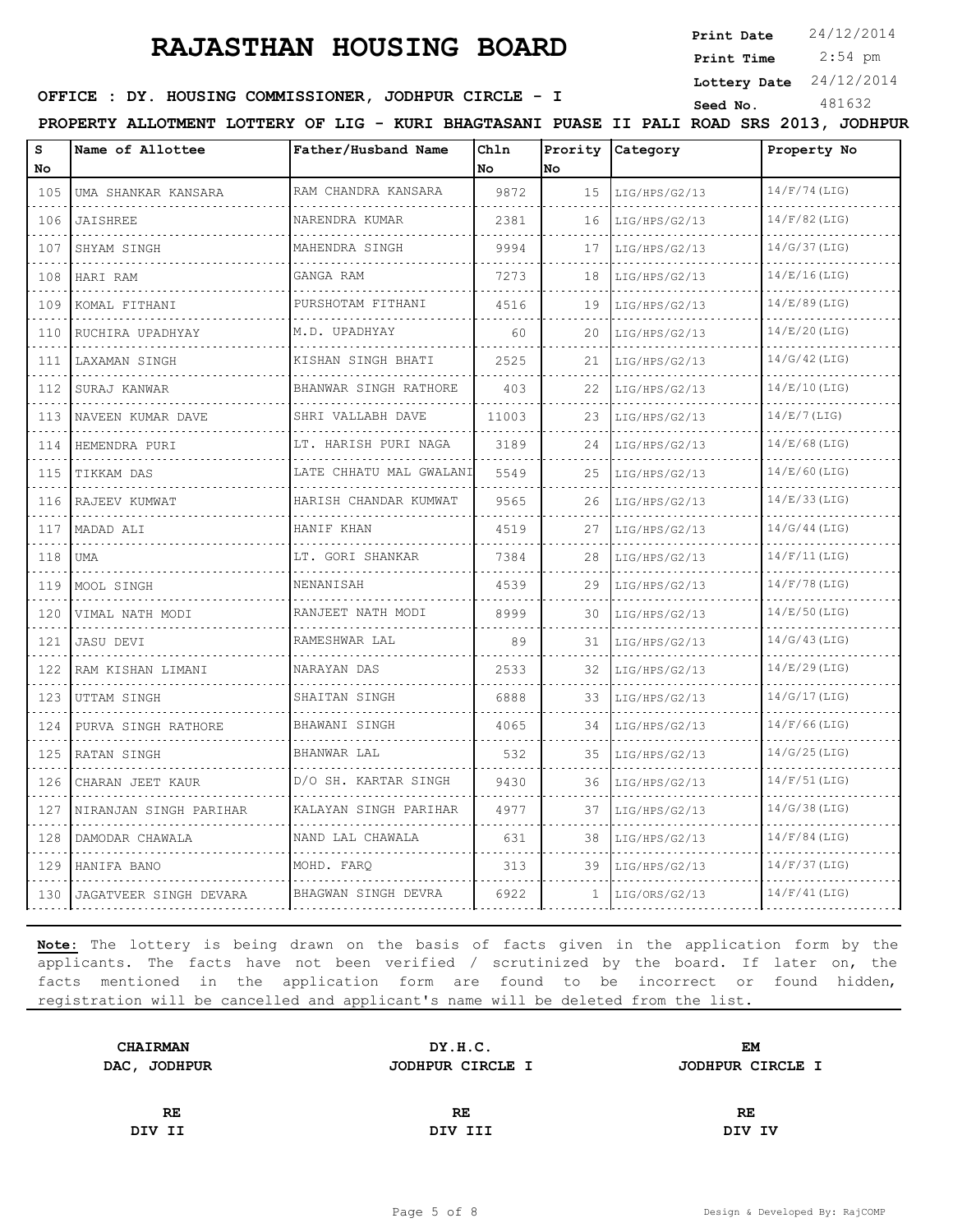**Print Date**  $24/12/2014$ 

 2:54 pm **Print Time**

**Lottery Date** 24/12/2014

**SEED : DY. HOUSING COMMISSIONER, JODHPUR CIRCLE - I** Seed No. 481632

**PROPERTY ALLOTMENT LOTTERY OF LIG - KURI BHAGTASANI PUASE II PALI ROAD SRS 2013, JODHPUR**

| s<br>No  | Name of Allottee           | Father/Husband Name      | Chln<br>No | Prority<br>No | Category           | Property No     |
|----------|----------------------------|--------------------------|------------|---------------|--------------------|-----------------|
| 131      | VIJAY KUMAR SINDHI         | RAM CHAND                | 11006      | 2             | LIG/ORS/G2/13      | $14/F/67$ (LIG) |
| 132      | NEELAM SONI                | GOURI SHANKAR SONI       | 9870       | 3             | LIG/ORS/G2/13      | 14/E/51(LIG)    |
| 133      | BHANU PRAKASH DADHICH      | MAN MAL DADHICH          | 2119       | 4             | LIG/ORS/G2/13      | $14/F/19$ (LIG) |
| 134      | SUNITA GUPTA               | JAGDISH CHANDRA GUPTA    | 3109       | 5             | LIG/ORS/G2/13      | $14/F/4$ (LIG)  |
| .<br>135 | .<br>NARESH TAPARIA        | OMPRAKASH                | 7170       | 1.            | .<br>LIG/HPS/G2/13 | $14/G/19$ (LIG) |
| 136      | HANUMAN SINGH CHOUDHARY    | SHAYAM SUNDAR SINGH      | 7986       | 2             | LIG/HPS/G2/13      | 14/E/65(LIG)    |
| 137      | DINESH BOHRA               | VISHAMBHAR               | 7172       |               | LIG/HPS/G2/13      | $14/E/55$ (LIG) |
| 138      | .<br>BHANWAR SINGH CHOUHAN | .<br>HARDEV SINGH        | 10748      | 5             | .<br>LIG/HPS/G2/13 | 14/G/41(LIG)    |
| 139      | VIKRAM GOPA                | .<br>SHANTI P[RASAD GOPA | 1410       | 6             | LIG/HPS/G2/13      | 14/E/59(LIG)    |
| 140      | SHRAVAN RAM                | HARU RAM                 | 8418       | 1.            | LIG/ORS/G4/13      | 14/F/46(LIG)    |
| .<br>141 | .<br>ARUN KUMAR ARYA       | MAHADEV PRASAD           | 11008      | 2             | LIG/ORS/G4/13      | $14/F/27$ (LIG) |
| 142      | TEEKU RAM                  | JAISA RAM                | 7947       | 3             | LIG/ORS/G4/13      | 14/E/18(LIG)    |
| 143      | MULTANA RAM                | JAINA RAM                | 8415       |               | LIG/ORS/G4/13      | $14/F/10$ (LIG) |
| .<br>144 | <b>BAL KISHAN</b>          | .<br>RAKHU RAM           | 10543      | 5             | .<br>LIG/ORS/G4/13 | 14/E/35(LIG)    |
| 145      | RANA RAM                   | JAINA RAM                | 8416       | 6             | LIG/ORS/G4/13      | 14/E/63(LIG)    |
| 146      | MULA RAM                   | MODA RAM                 | 10544      | 8             | LIG/ORS/G4/13      | 14/E/94(LIG)    |
| .<br>147 | PRAFUL JOGAWAT             | DHANNA RAM               | 7976       | 9             | LIG/ORS/G4/13      | 14/E/27(LIG)    |
| .<br>148 | RAMESH KUMAR               | RAVETI LAL               | 8419       | 10            | LIG/ORS/G4/13      | 14/G/32(LIG)    |
| 149      | RANA RAM                   | MULA RAM                 | 10548      | 11            | LIG/ORS/G4/13      | 14/G/47(LIG)    |
| .<br>150 | MADANRAM                   | TIKURAM                  | 4761       | 12            | LIG/ORS/G4/13      | 14/E/57(LIG)    |
| 151      | AMAR CHAND                 | KHIV RAJ                 | 5136       | 13            | LIG/ORS/G4/13      | 14/E/80(LIG)    |
| 152      | BABU RAM                   | MODA RAM                 | 10545      | 15            | LIG/ORS/G4/13      | $14/F/95$ (LIG) |
| .<br>153 | KARANA RAM                 | LIKHAMA RAM              | 4173       | 1             | LIG/HPS/G4/13      | $14/G/40$ (LIG) |
| .<br>154 | ARUN PANDIT                | RAJAN PANDIT             | 1986       | 2             | LIG/HPS/G4/13      | 14/E/88(LIG)    |
| 155      | ANJU                       | <b>JAY BHATI</b>         | 9904       | 3             | LIG/HPS/G4/13      | $14/F/47$ (LIG) |
| 156      | RAJESH TANWAR              | MADAN LAL TANWAR         | 3281       | 4             | LIG/HPS/G4/13      | 14/F/21(LIG)    |

| DY.H.C.          | EМ               |
|------------------|------------------|
| JODHPUR CIRCLE I | JODHPUR CIRCLE I |
|                  |                  |
| RE               | RE               |
| DIV III          | DIV IV           |
|                  |                  |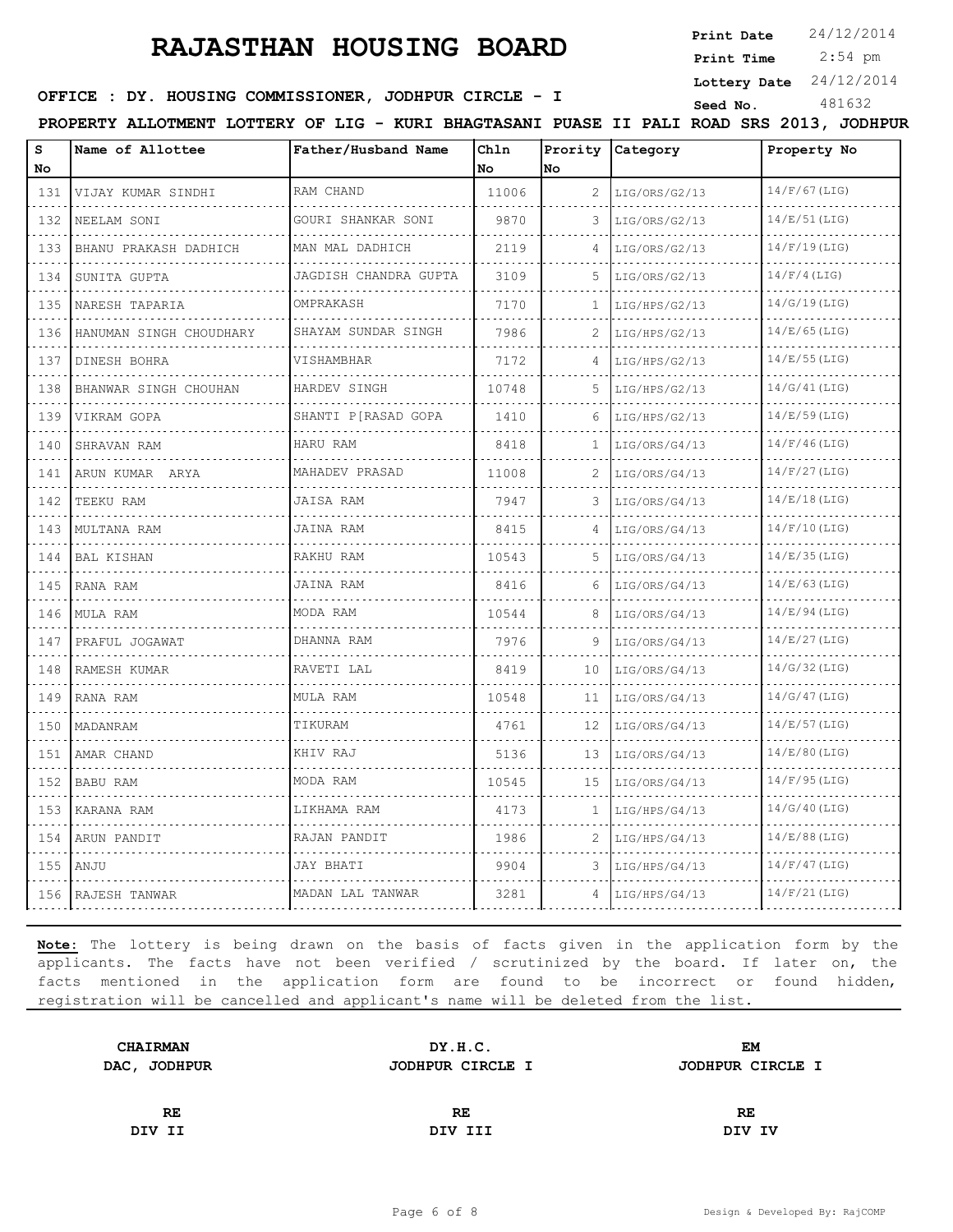**Print Date**  $24/12/2014$ 

 2:54 pm **Print Time**

**Lottery Date** 24/12/2014

**SEED : DY. HOUSING COMMISSIONER, JODHPUR CIRCLE - I** Seed No. 481632

**PROPERTY ALLOTMENT LOTTERY OF LIG - KURI BHAGTASANI PUASE II PALI ROAD SRS 2013, JODHPUR**

| S<br>No  | Name of Allottee                     | Father/Husband Name       | Chln<br>No | No | Prority Category | Property No     |
|----------|--------------------------------------|---------------------------|------------|----|------------------|-----------------|
| 157      | MANOJ KUMAR<br>.                     | OM PRAKASH<br>.           | 6353       | 5  | LIG/HPS/G4/13    | $14/F/16$ (LIG) |
| .<br>158 | GANPAT LAL VERMA                     | BHANWAR LAL VERMA         | 2098       | 6  | LIG/HPS/G4/13    | 14/E/5(LIG)     |
| 159      | SURAJ KUMAR                          | LIKHMA RAM BHATI          | 10633      | 7  | LIG/HPS/G4/13    | $14/F/65$ (LIG) |
| 160      | BHANWAR LAL                          | KHUMA RAM                 | 3927       | 8  | LIG/HPS/G4/13    | $14/F/49$ (LIG) |
| .<br>161 | RAVI KUMAR                           | .<br>MUKUT BIHARI         | 8517       | 9  | LIG/HPS/G4/13    | $14/F/9$ (LIG)  |
| 162      | SEEMA                                | RATAN SINGH               | 7216       | 10 | LIG/HPS/G4/13    | $14/F/52$ (LIG) |
| 163      | SUNIL SHANKHALA                      | MOHAN LAL                 | 6104       | 11 | LIG/HPS/G4/13    | $14/F/32$ (LIG) |
| 164      | DILIP KUMAR                          | CHAINA RAM                | 4663       | 12 | LIG/HPS/G4/13    | $14/F/64$ (LIG) |
| 165      | SANTOSH                              | ROHIT KUMAR               | 7632       | 13 | LIG/HPS/G4/13    | 14/F/30(LIG)    |
| 166      | SUGANA BAI                           | MADAN LAL MEGHWAL<br>.    | 3134       | 14 | LIG/HPS/G4/13    | 14/E/58(LIG)    |
| 167      | in die beste die b<br>RAJESH SOLANKI | KANSINGH SOLANKI          | 7592       | 15 | LIG/HPS/G4/13    | 14/G/21(LIG)    |
| 168      | <b>BABULAL</b>                       | RAVI KUMAR                | 2694       | 16 | LIG/HPS/G4/13    | $14/E/62$ (LIG) |
| 169      | OM PRAKASH                           | LAKSHMAN RAM<br>.         | 7741       | 17 | LIG/HPS/G4/13    | 14/E/78(LIG)    |
| 170      | VIKRAM BHATI                         | DHOKAL CHAND              | 11007      | 18 | LIG/HPS/G4/13    | 14/E/14(LIG)    |
| 171      | ANIL HALDANIYA                       | PUKHRAJ HALDANIYA         | 1006       | 19 | LIG/HPS/G4/13    | 14/G/31(LIG)    |
| 172      | HEMARAM                              | TEJARAM MEGHWAL           | 4354       | 20 | LIG/HPS/G4/13    | $14/F/45$ (LIG) |
| .<br>173 | AMUU RAM                             | MAHESH RAM                | 10547      | 1  | LIG/ORS/G5/13    | 14/E/39(LIG)    |
| .<br>174 | GORDHAN                              | MANGILAL                  | 9455       |    | LIG/ORS/G5/13    | $14/F/58$ (LIG) |
| 175      | KALPANA MEENA                        | BANWARI LAL               | 6193       | 3  | LIG/ORS/G5/13    | 14/E/21(LIG)    |
| .<br>176 | VANDANA                              | BANWARI LAL               | 1727       | 4  | LIG/ORS/G5/13    | 14/G/46(LIG)    |
| 177      | JAGDISH                              | RAMMU RAM                 | 10546      |    | LIG/ORS/G5/13    | 14/E/9(LIG)     |
| 178      | MAN SINGH                            | PRAHLAD                   | 6614       | 8  | LIG/ORS/G5/13    | 14/G/39(LIG)    |
| .<br>179 | MEENAKHI MEENA                       | SHUBHASH CHAND MEENA<br>. | 6192       | 9  | LIG/ORS/G5/13    | 14/E/32(LIG)    |
| .<br>180 | KAMLA MEENA                          | LAXMAN PRASAD MEENA       | 10564      | 10 | LIG/ORS/G5/13    | 14/E/3(LIG)     |
| 181      | HANUMAN RAM                          | GANGA RAM                 | 2523       | 1  | LIG/HPS/G5/13    | $14/F/69$ (LIG) |
| .<br>182 | MAYA TARI                            | AMRO                      | 4966       | 2  | LIG/HPS/G5/13    | 14/E/66(LIG)    |

| <b>CHAIRMAN</b> | DY.H.C.          | EМ               |  |
|-----------------|------------------|------------------|--|
| DAC, JODHPUR    | JODHPUR CIRCLE I | JODHPUR CIRCLE I |  |
|                 |                  |                  |  |
| RE              | RE               | RE               |  |
| DIV II          | DIV III          | DIV IV           |  |